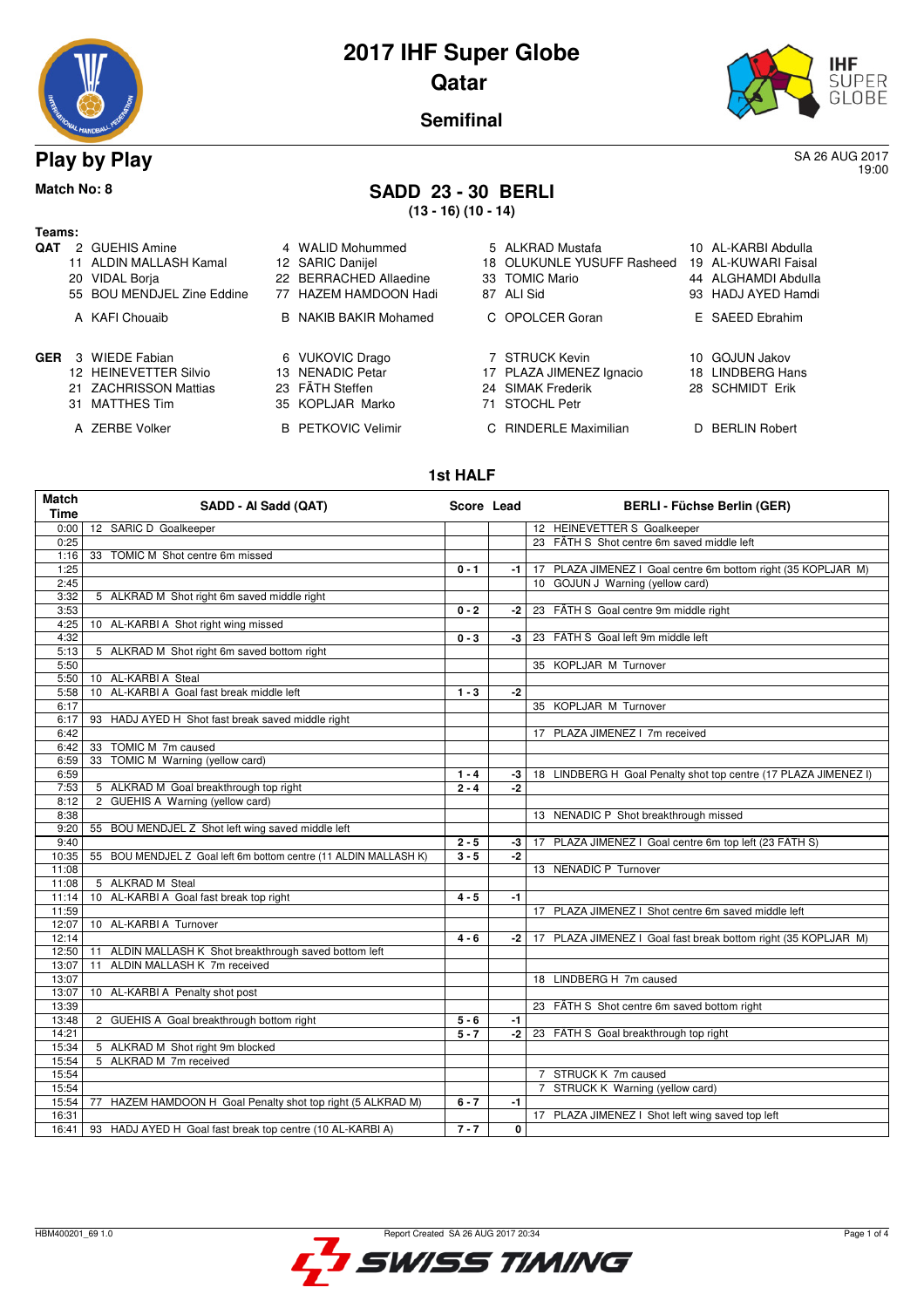

## **2017 IHF Super Globe Qatar**



#### **Semifinal**

19:00

### **SADD 23 - 30 BERLI**

**(13 - 16) (10 - 14)**

|  | 1st HALF |
|--|----------|
|--|----------|

| <b>Match</b><br><b>Time</b> | SADD - Al Sadd (QAT)                                                   | Score Lead |             | <b>BERLI - Füchse Berlin (GER)</b>                       |
|-----------------------------|------------------------------------------------------------------------|------------|-------------|----------------------------------------------------------|
| 17:31                       |                                                                        |            |             | 23 FÄTH S 7m received                                    |
| 17:31                       | 93 HADJ AYED H 7m caused                                               |            |             |                                                          |
| 17:40                       |                                                                        | $7 - 8$    | $-1$        | 18 LINDBERG H Goal Penalty shot bottom right (23 FÄTH S) |
| 18:13                       | 10 AL-KARBI A Goal left 6m bottom left (55 BOU MENDJEL Z)              | $8 - 8$    | $\mathbf 0$ |                                                          |
| 18:52                       | 87 ALIS Warning (yellow card)                                          |            |             |                                                          |
| 19:08                       |                                                                        | $8 - 9$    | -1          | 17 PLAZA JIMENEZ I Goal centre 6m top right (23 FÄTH S)  |
| 19:36                       | 10 AL-KARBI A Shot right wing saved middle left                        |            |             |                                                          |
| 19:50                       |                                                                        |            |             | 10 GOJUN J Technical Fault                               |
| 20:02                       | HAZEM HAMDOON H Technical Fault<br>77                                  |            |             |                                                          |
| 20:12                       |                                                                        |            |             | 13 NENADIC P Shot breakthrough saved top left            |
| 20:20                       | 10 AL-KARBI A Goal right 6m top right (77 HAZEM HAMDOON H)             | $9 - 9$    | 0           |                                                          |
| 21:23                       |                                                                        |            |             | 13 NENADIC P Shot left 9m blocked                        |
| 21:25                       |                                                                        |            |             | Team timeout                                             |
| 21:32                       |                                                                        | $9 - 10$   | $-1$        | 18 LINDBERG H Goal centre 6m middle right (23 FÄTH S)    |
| 22:13                       |                                                                        |            |             | 35 KOPLJAR M Warning (yellow card)                       |
| 22:33                       | 11 ALDIN MALLASH K Turnover                                            |            |             |                                                          |
| 22:33                       |                                                                        |            |             | 10 GOJUN J Steal                                         |
| 22:44                       |                                                                        | $9 - 11$   | $-2$        | 10 GOJUN J Goal fast break top left                      |
| 22:45                       | Team timeout                                                           |            |             |                                                          |
| 23:36                       | HAZEM HAMDOON H Goal centre 6m bottom right (11 ALDIN MALLASH K)<br>77 | $10 - 11$  | $-1$        |                                                          |
| 24:16                       |                                                                        |            |             | 23 FÄTH S Technical Fault                                |
| 24:21                       | 22 BERRACHED A Goal right 6m bottom right (2 GUEHIS A)                 | $11 - 11$  | $\mathbf 0$ |                                                          |
| 24:47                       |                                                                        | $11 - 12$  | $-1$        | 35 KOPLJAR M Goal breakthrough bottom left               |
| 25:00                       | 11 ALDIN MALLASH K Turnover                                            |            |             |                                                          |
| 25:00                       |                                                                        |            |             | 3 WIEDE F Steal                                          |
| 25:20                       |                                                                        | $11 - 13$  | $-2$        | 7 STRUCK K Goal fast break bottom right (3 WIEDE F)      |
| 25:38                       | 55 BOU MENDJEL Z Goal centre 9m bottom left (77 HAZEM HAMDOON H)       | $12 - 13$  | $-1$        |                                                          |
| 26:03                       |                                                                        | $12 - 14$  | $-2$        | 35 KOPLJAR M Goal centre 9m bottom left                  |
| 26:56                       | 22 BERRACHED A Shot right wing post                                    |            |             |                                                          |
| 27:05                       |                                                                        |            |             | 3 WIEDE F Shot fast break missed                         |
|                             | 27:05   77 HAZEM HAMDOON H 2 minutes suspension                        |            |             |                                                          |
| 27:13                       | 11 ALDIN MALLASH K for 12 SARIC D Goalkeeper                           |            |             |                                                          |
| 27:35                       | 12 SARIC D for 93 HADJ AYED H Goalkeeper                               |            |             |                                                          |
| 27:34                       | 11 ALDIN MALLASH K Technical Fault                                     |            |             |                                                          |
| 27:44                       | E SAEED E Warning (yellow card) bench punishment                       |            |             |                                                          |
| 27:59                       | TOMIC M 2 minutes suspension<br>33                                     |            |             |                                                          |
| 28:08                       |                                                                        | $12 - 15$  | $-3$        | 18 LINDBERG H Goal right wing top right (3 WIEDE F)      |
| 28:47                       | 55 BOU MENDJEL Z 7m received                                           |            |             |                                                          |
| 28:47                       |                                                                        |            |             | 6 VUKOVIC D 7m caused                                    |
| 28:47                       |                                                                        |            |             | 6 VUKOVIC D 2 minutes suspension                         |
| 28:47                       | 87 ALI S Goal Penalty shot bottom left (55 BOU MENDJEL Z)              | $13 - 15$  | $-2$        |                                                          |
| 29:06                       |                                                                        | $13 - 16$  | $-3$        | 18 LINDBERG H Goal right wing bottom left (13 NENADIC P) |
| 29:42                       | 55 BOU MENDJEL Z Shot centre 6m blocked                                |            |             |                                                          |
| 14:59                       |                                                                        |            |             | 3 WIEDE F Shot centre 9m post                            |

#### **2nd HALF**

| <b>Match</b><br>Time | SADD - Al Sadd (QAT)                                             | Score Lead |    | <b>BERLI - Füchse Berlin (GER)</b>              |
|----------------------|------------------------------------------------------------------|------------|----|-------------------------------------------------|
| 30:00                | 12 SARIC D Goalkeeper                                            |            |    | 12 HEINEVETTER S Goalkeeper                     |
| 30:24                |                                                                  |            |    | 10 GOJUN J 2 minutes suspension                 |
| 30:29                | BOU MENDJEL Z Shot left 9m post<br>55                            |            |    |                                                 |
| 31:00                |                                                                  |            |    | 13 NENADIC P Shot left wing saved bottom centre |
| 31:21                | AL-KARBI A Shot right wing saved bottom right<br>10 <sup>1</sup> |            |    |                                                 |
| 31:31                | TOMIC M 7m received<br>33                                        |            |    |                                                 |
| 31:31                |                                                                  |            |    | STRUCK K 7m caused                              |
| 31:31                |                                                                  |            |    | STRUCK K 2 minutes suspension                   |
| 31:31                | HAZEM HAMDOON H Goal Penalty shot middle left (33 TOMIC M)<br>77 | $14 - 16$  | -2 |                                                 |
| 32:28                |                                                                  | $14 - 17$  | -3 | 35 KOPLJAR M Goal breakthrough top right        |
| 32:45                | BOU MENDJEL Z Goal breakthrough bottom left<br>55                | $15 - 17$  | -2 |                                                 |
| 33:19                |                                                                  |            |    | 23 FÄTH S Turnover                              |
| 33:30                | 5 ALKRAD M Shot fast break saved middle right                    |            |    |                                                 |

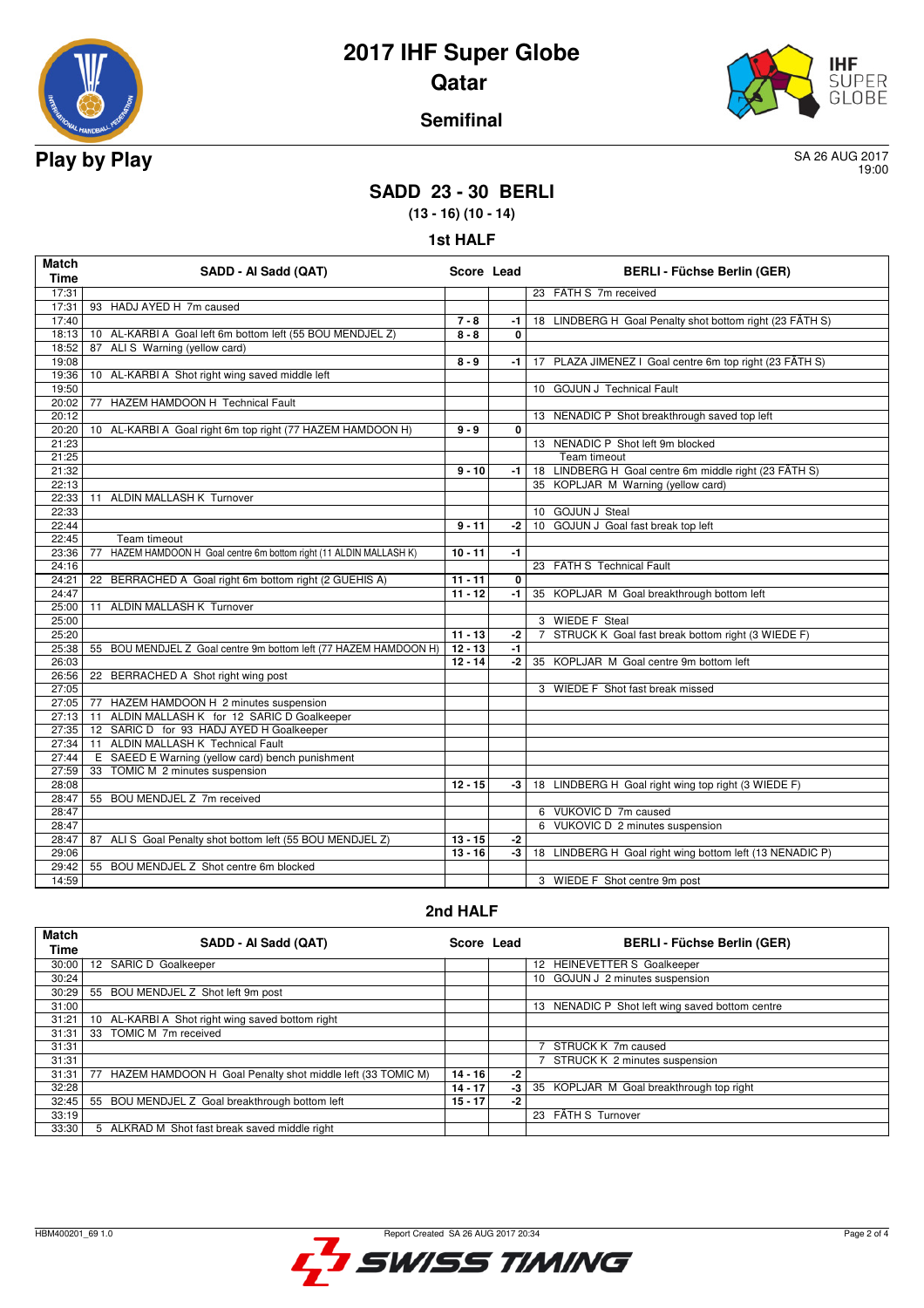

# **2017 IHF Super Globe Qatar**



#### **Semifinal**

19:00

### **SADD 23 - 30 BERLI**

**(13 - 16) (10 - 14)**

| Match<br>Time | SADD - Al Sadd (QAT)                                        | Score Lead |            | <b>BERLI - Füchse Berlin (GER)</b>                              |
|---------------|-------------------------------------------------------------|------------|------------|-----------------------------------------------------------------|
| 33:35         | 10 AL-KARBI A Shot fast break saved bottom centre           |            |            |                                                                 |
| 34:00         |                                                             | $15 - 18$  | -3         | 35 KOPLJAR M Goal breakthrough top centre                       |
| 34:15         | 10 AL-KARBI A Shot right wing missed                        |            |            |                                                                 |
| 34:57         |                                                             | $15 - 19$  | $-4$       | 17 PLAZA JIMENEZ I Goal centre 6m middle right (3 WIEDE F)      |
| 35:43         | 11 ALDIN MALLASH K Turnover                                 |            |            |                                                                 |
| 35:54         |                                                             |            |            | 13 NENADIC P Shot left 6m saved middle right                    |
| 36:25         |                                                             | $15 - 20$  | -5         | STRUCK K Goal left wing bottom right (23 FÄTH S)<br>7           |
| 36:58         | 5 ALKRAD M Goal left 9m top left (5 ALKRAD M)               | $16 - 20$  | $-4$       |                                                                 |
| 37:36         |                                                             |            |            | 35 KOPLJAR M Shot centre 9m saved bottom left                   |
| 38:25         | 77 HAZEM HAMDOON H 7m received                              |            |            |                                                                 |
| 38:25         |                                                             |            |            | 3 WIEDE F 7m caused                                             |
| 38:35         |                                                             |            |            | STOCHL P for 12 HEINEVETTER S Goalkeeper<br>71                  |
| 38:35         | 77 HAZEM HAMDOON H Penalty shot saved middle left           |            |            |                                                                 |
| 39:09         |                                                             | $16 - 21$  | -5         | 18 LINDBERG H Goal right wing middle left (3 WIEDE F)           |
| 39:22         |                                                             |            |            | 12 HEINEVETTER S for 71 STOCHL P Goalkeeper                     |
| 39:42         | HAZEM HAMDOON H Turnover<br>77                              |            |            |                                                                 |
| 39:42         |                                                             |            |            | 13 NENADIC P Steal                                              |
| 39:54         |                                                             | $16 - 22$  | -6         | 3 WIEDE F Goal fast break top right (13 NENADIC P)              |
| 40:32         | 55 BOU MENDJEL Z Shot left 9m blocked                       |            |            |                                                                 |
| 40:49         | 5 ALKRAD M Shot left 9m blocked                             |            |            |                                                                 |
| 41:19         | 87 ALIS 2 minutes suspension                                |            |            |                                                                 |
| 41:44         |                                                             |            |            | 13 NENADIC P Shot centre 9m saved middle right                  |
| 42:16         | 33 TOMIC M Goal left 6m bottom left (55 BOU MENDJEL Z)      | $17 - 22$  | -5         |                                                                 |
| 42:42         |                                                             | $17 - 23$  | -6         | 7 STRUCK K Goal left wing bottom left (13 NENADIC P)            |
| 43:31         | HAZEM HAMDOON H Shot centre 9m blocked<br>77                |            |            |                                                                 |
| 43:41         |                                                             |            |            | 28 SCHMIDT E Shot fast break post                               |
| 43:41         | Team timeout                                                |            |            |                                                                 |
| 44:05         | TOMIC M Shot centre 6m saved top centre<br>33               |            |            |                                                                 |
| 44:40         |                                                             |            |            | 3 WIEDE F Turnover                                              |
| 45:14         | 5 ALKRAD M Goal breakthrough top right                      | $18 - 23$  | -5         |                                                                 |
| 46:02         |                                                             | $18 - 24$  | -6         | 3 WIEDE F Goal breakthrough bottom right                        |
| 46:53         | 5 ALKRAD M Shot breakthrough saved middle left              |            |            |                                                                 |
| 47:33         |                                                             | $18 - 25$  | -7         | 28 SCHMIDT E Goal centre 6m bottom right (3 WIEDE F)            |
| 48:03         | 55 BOU MENDJEL Z Goal breakthrough middle right             | $19 - 25$  | -6         |                                                                 |
| 48:14         |                                                             |            |            | 13 NENADIC P Shot right 6m post                                 |
| 48:26         |                                                             |            |            | 28 SCHMIDT E 2 minutes suspension                               |
| 48:41         | 55 BOU MENDJEL Z Shot left 9m blocked                       |            |            |                                                                 |
| 49:20         |                                                             | $19 - 26$  | -7         | 23 FÄTH S Goal centre 6m bottom left (35 KOPLJAR M)             |
| 49:45         | 2 GUEHIS A Shot centre 6m saved middle right                |            |            |                                                                 |
| 49:59         | BERRACHED A Shot right wing post                            |            |            |                                                                 |
|               | 22                                                          |            |            |                                                                 |
| 50:45         |                                                             |            |            | 28 SCHMIDT E 7m received                                        |
| 50:45         | 33 TOMIC M 7m caused                                        |            |            |                                                                 |
| 51:02         |                                                             | $19 - 27$  | -8<br>$-7$ | LINDBERG H Goal Penalty shot top left (28 SCHMIDT E)<br>18      |
| 51:42         | 87 ALI S Goal left wing middle right (11 ALDIN MALLASH K)   | $20 - 27$  |            |                                                                 |
| 52:25         |                                                             |            |            | 28 SCHMIDT E 7m received                                        |
| 52:25         | 87 ALIS 7m caused                                           |            |            |                                                                 |
| 52:31         | 18 OLUKUNLE YUSUFF R for 12 SARIC D Goalkeeper              |            |            |                                                                 |
| 52:31         |                                                             | $20 - 28$  | -8         | 18 LINDBERG H Goal Penalty shot middle left (28 SCHMIDT E)      |
| 52:31         |                                                             |            |            | B PETKOVIC V Warning (yellow card) bench punishment             |
| 52:47         | 12 SARIC D for 18 OLUKUNLE YUSUFF R Goalkeeper              |            |            |                                                                 |
| 53:08         | 5 ALKRAD M Shot left 9m missed                              |            |            |                                                                 |
| 53:23         |                                                             | $20 - 29$  | -9         | ZACHRISSON M Goal fast break top right (12 HEINEVETTER S)<br>21 |
| 53:46         |                                                             |            |            | GOJUN J 2 minutes suspension<br>10                              |
| 54:22         | 87 ALI S Goal left wing bottom left (11 ALDIN MALLASH K)    | $21 - 29$  | -8         |                                                                 |
| 55:18         |                                                             |            |            | ZACHRISSON M Shot right 6m saved middle right<br>21             |
| 55:53         | ALI S Goal left wing top right (11 ALDIN MALLASH K)<br>87   | 22 - 29    | -7         |                                                                 |
| 56:32         |                                                             |            |            | 6 VUKOVIC D Turnover                                            |
| 56:32         | 2 GUEHIS A Steal                                            |            |            |                                                                 |
| 56:37         | ALDIN MALLASH K Shot fast break saved top centre<br>11      |            |            |                                                                 |
| 57:59         | 77<br>HAZEM HAMDOON H Shot centre 6m blocked                |            |            |                                                                 |
| 58:14         |                                                             | $22 - 30$  | -8         | MATTHES T Goal fast break top right (12 HEINEVETTER S)<br>31    |
| 59:22         | 2 GUEHIS A Goal centre 9m middle right (77 HAZEM HAMDOON H) | 23 - 30    | -7         |                                                                 |
| 59:45         |                                                             |            |            | 21 ZACHRISSON M Turnover                                        |